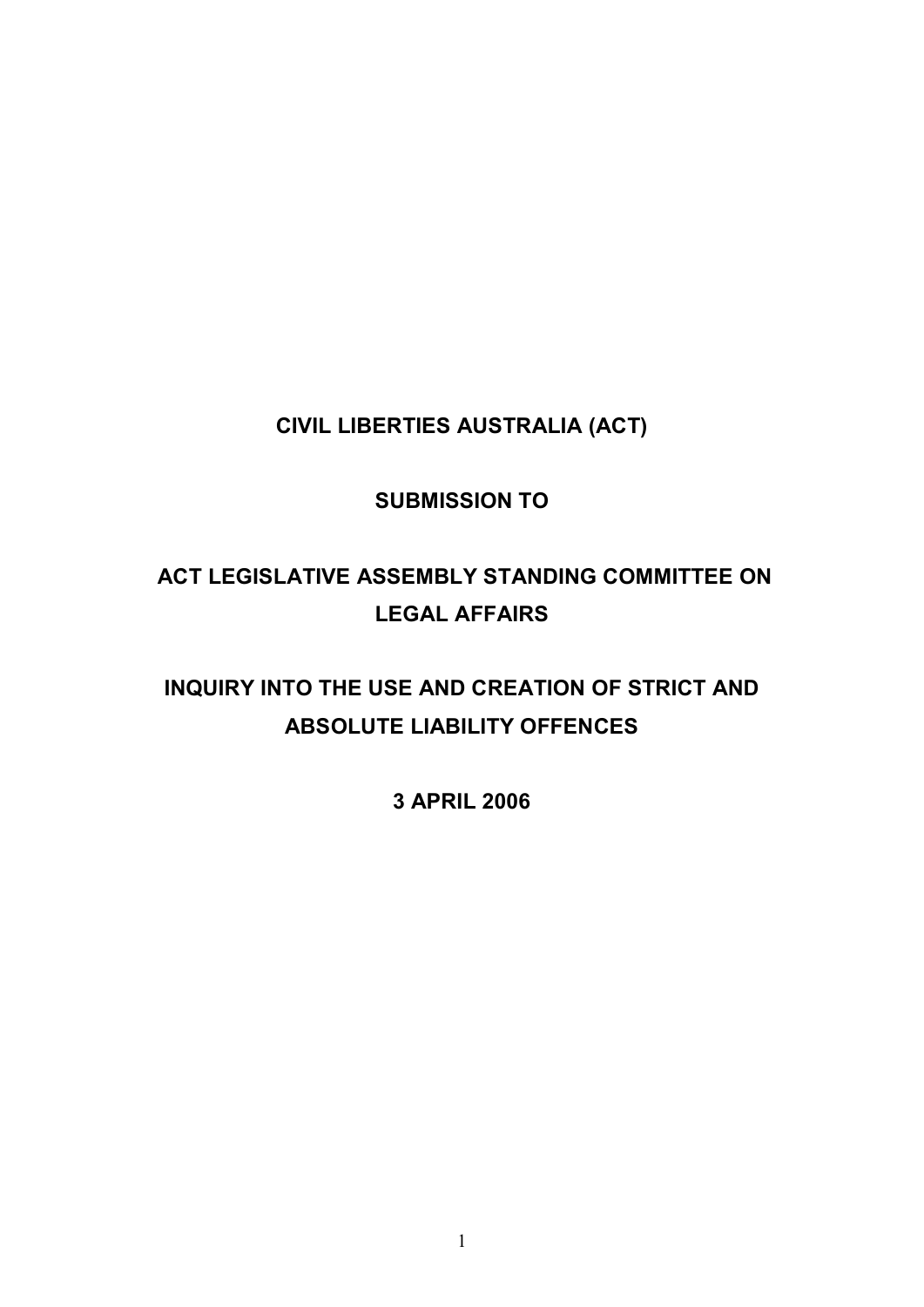# **Introduction**

- 1. Civil Liberties Australia (hereafter CLA) would like to thank the Standing Committee on Legal Affairs (hereafter SCLA) of the ACT Legislative Assembly for the opportunity to make a submission on issues surrounding the creation of strict and absolute liability offences in the ACT.
- 2. CLA believes that issues surrounding strict and absolute liability offences are fundamentally important in creating and enforcing just and fair laws. Poorlyconstructed laws invoking strict and absolute liability have the potential to expose people accused of crimes to unwarranted convictions and sentences, and may give rise to unscrupulous abuses of the law by government departments and law enforcement agencies.

### **The legal background**

- 3. There is a popular misconception that the criminal law, at its simplest, determines whether an accused person committed certain prohibited conduct and, if he/she did so, to pass sentence for that conduct. Such a conception is fundamentally wrong. The criminal law is only partially concerned with the conduct of the accused. It is equally, if not more so, concerned with the decisions or choices of accused persons to engage in that conduct. As such, the state of mind of an accused person is pivotal in determining whether they have committed an offence. The law is judging the accused person's mental culpability as much as it is judging their actions or conduct.
- 4. This is not a novel concept, but rather it is the cornerstone of legal systems in countries that follow the British common law tradition. For centuries judges have been relying on the Latin maxim *actues non facit nisi mens sit rea* – a person may not be guilty unless the mind be guilty. For this reason, as a general principle, most offences have two core elements which the prosecution must satisfy:
	- · *actus rea –* that the accused engaged in certain conduct; and
	- that the accused possessed some degree of mental culpability with respect to that conduct, such as intent, recklessness or negligence.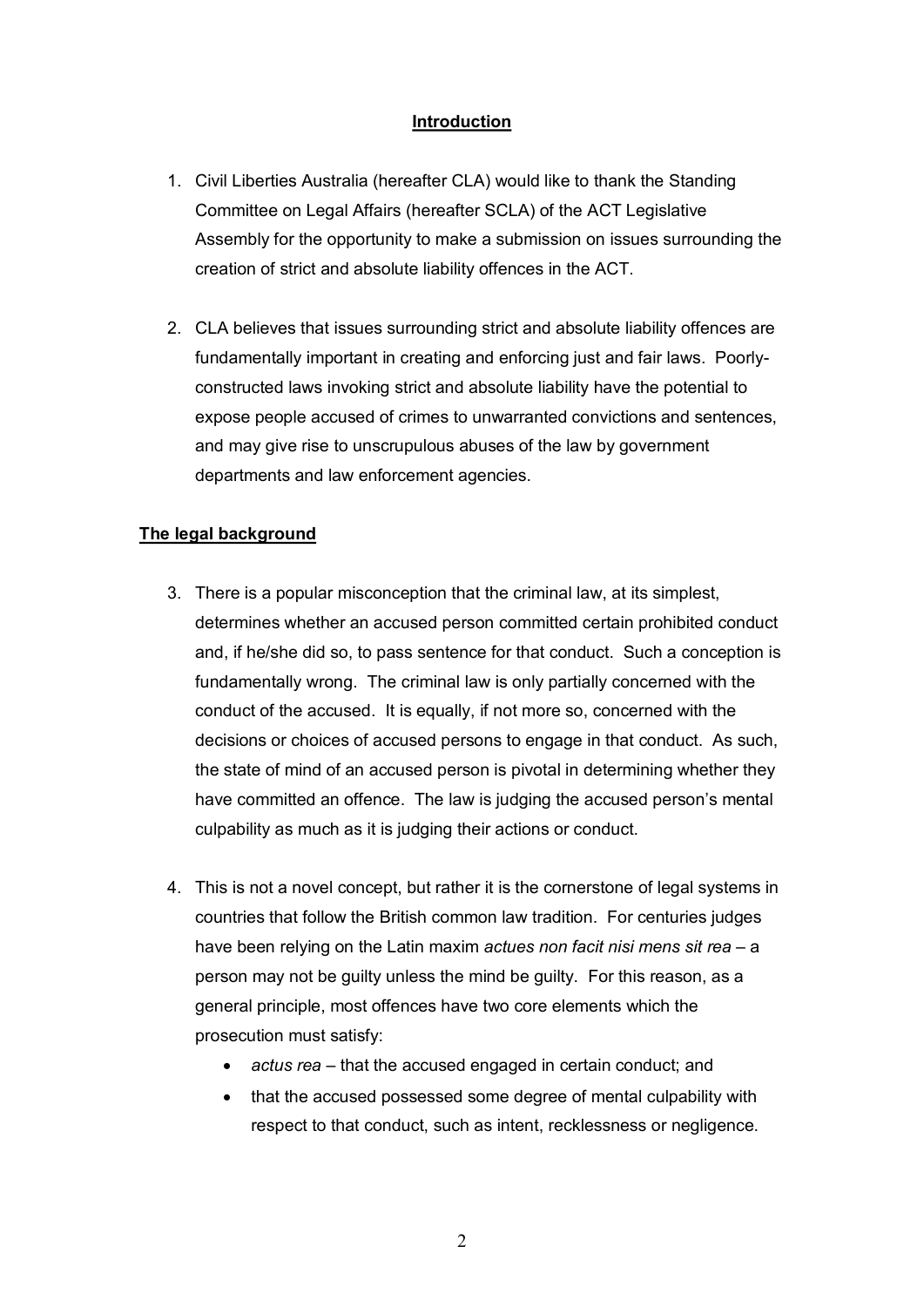5. These principles are now encapsulated in section 11 of the *Criminal Code Act 2002* (ACT) which provides that:

An offence consists of physical elements and fault elements

Section 17 of the Act then provides that:

.

A fault element for a particular physical element may be intention, knowledge, recklessness or negligence

Section 22 of the Act then goes on to provide that:

- (1) If the law creating an offence does not provide a fault element for a [physical element](http://www.austlii.edu.au/au/legis/act/consol_act/cc200294/s14.html) that consists only of [conduct,](http://www.austlii.edu.au/au/legis/act/consol_act/cc200294/s13.html) [intention](http://www.austlii.edu.au/au/legis/act/consol_act/cc200294/s18.html) is the fault element for the [physical element.](http://www.austlii.edu.au/au/legis/act/consol_act/cc200294/s14.html)
- (2) If the law creating an offence does not provide a fault element for a [physical element](http://www.austlii.edu.au/au/legis/act/consol_act/cc200294/s14.html) that consists of a circumstance or a result, recklessness is the fault element for the [physical element.](http://www.austlii.edu.au/au/legis/act/consol_act/cc200294/s14.html)
- 6. In light of these provisions the SCLA rightly concluded, in CLA's view, that the operation of criminal law principles in the code reflect "the fundamental principle that a person is not to be found guilty of a criminal offence unless they are proved to have intended to commit the acts that constitute the physical elements of the offence."<sup>1</sup>

# **Philosophical reasons for requiring proof of mental culpability**

- 7. The justifications for requiring the proof of a *mens rea* or *fault element* are well established within legal and moral philosophy. As Blackstone noted more than 200 years ago: "…to constitute a crime against human law, there must first be a vicious will, and secondly, an unlawful act consequent upon such vicious will  $"2$
- 8. Andrew Ashworth propounds that:

If a person is to be censured publicly by being labelled a criminal and made liable to a sentence, then the court should be satisfied not merely that that person caused the consequence but also that he or she did so culpably. **Anyone can cause injury, death or damage by misfortune or coincidence, but that should not be enough for**

<sup>1</sup> ACT Legislative Assembly Standing Legal Affairs Committee, *Scrutiny of Bills Report No. 2, 14* 

*February <sup>2005</sup> ,* p 5. <sup>2</sup> ACT Legislative Assembly Standing Legal Affairs Committee, *Scrutiny of Bills Report No. 38, <sup>14</sup> October 2003,* p 10.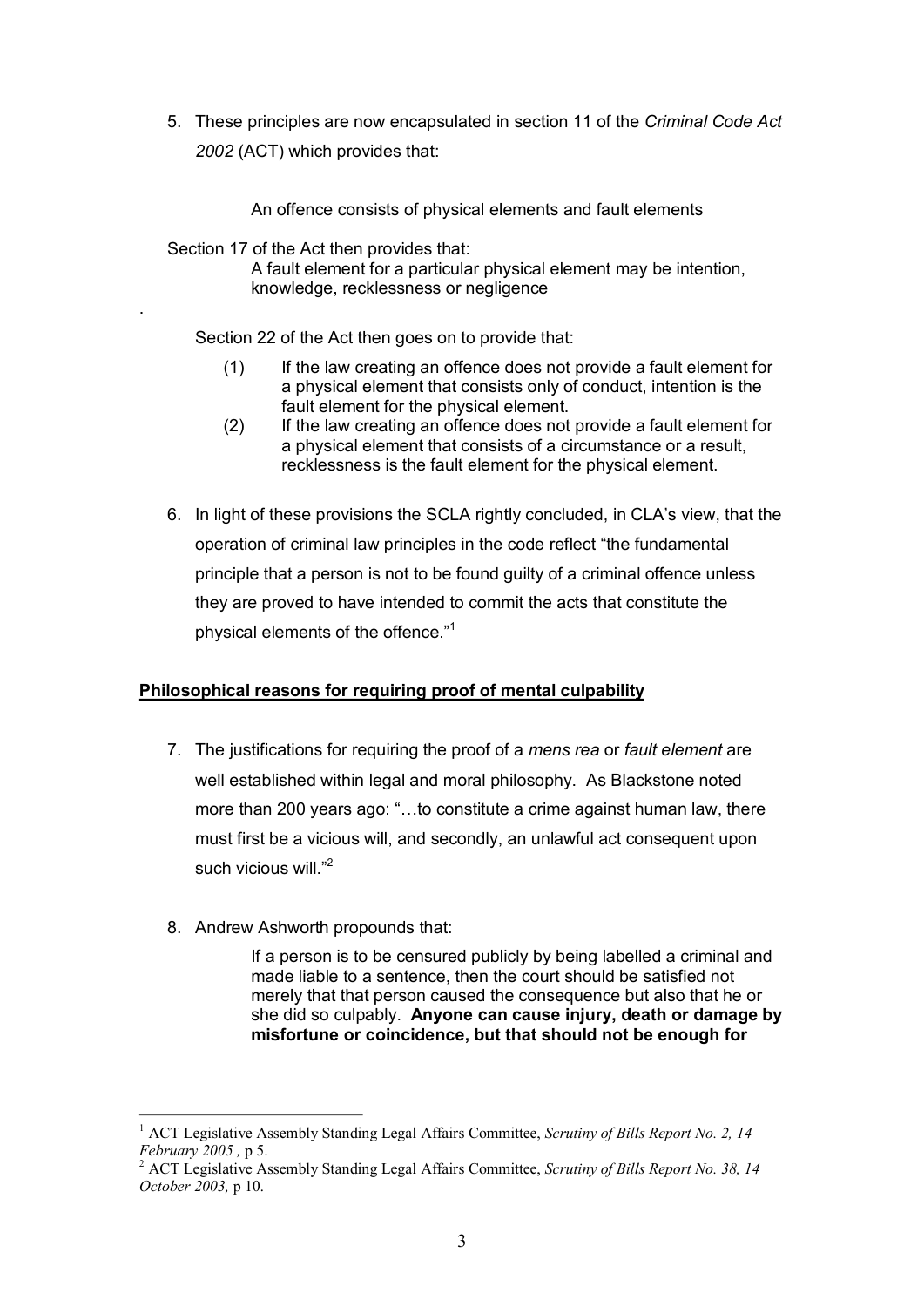**criminal liability, however great the harm**… a principal distinction of criminal liability is the requirement that the harm be caused culpably. $3$ 

- 9. He then goes on to note that the moral significance of the above proposition was well captured in the dictum of Oliver Wendell Holmes that even a dog distinguishes between being kicked and being stumbled over.<sup>4</sup>
- 10. A similar view was taken by Chief Justice Lamer in *R v Wholesale Travel Group Inc.,* [1991] 3 S.C.R. 154 when he said that

…whenever the state resorts to the restriction of liberty, such as imprisonment, to assist in the enforcement of the law, or even a provincial regulatory offence, there is a principle of fundamental justice, a minimum mental state which is an essential element of the offence… it is a fundamental principle of justice that the penalty imposed on the accused and the stigma which attaches to that penalty and/or the conviction itself, necessitate a level of fault which reflects the particular nature of the crime.

- 11. Simply put, the effect of convicting someone of a strict liability offence is that a person may be convicted on the basis of their actions alone. As such, people will be – and have been in the past – convicted of strict and absolute liability offences where they have acted in a certain way, even though they did not intend or could not foresee that they would engage in the conduct or that the result would eventuate.
- 12. Even more unsettling is the fact that, in the case of absolute liability offences, it is possible for a person to be convicted for acting or engaging in conduct where any other reasonable person in society may likely have acted in a similar fashion in the circumstances. In such a case, an accused person would be prevented from adducing evidence to show that their actions were entirely reasonable in the circumstances.<sup>5</sup>
- 13. It is our position that such possible outcomes are highly undesirable and offend common sense. They would be draconian in nature and have the potential to cause great injustice and undue hardship on accused people.

<sup>3</sup> Andrew Ashworth, "Is the Criminal Law a Lost Cause?", *Law Quarterly Review*, 2000 (116), 225 256, 240-241.<br><sup>4</sup> *Ibid*, p 241.<br><sup>5</sup> The defence of mistake of fact is not open to people charged under absolute liability offences: see

section 24(2)(b) *Criminal Code Act 2002* (ACT)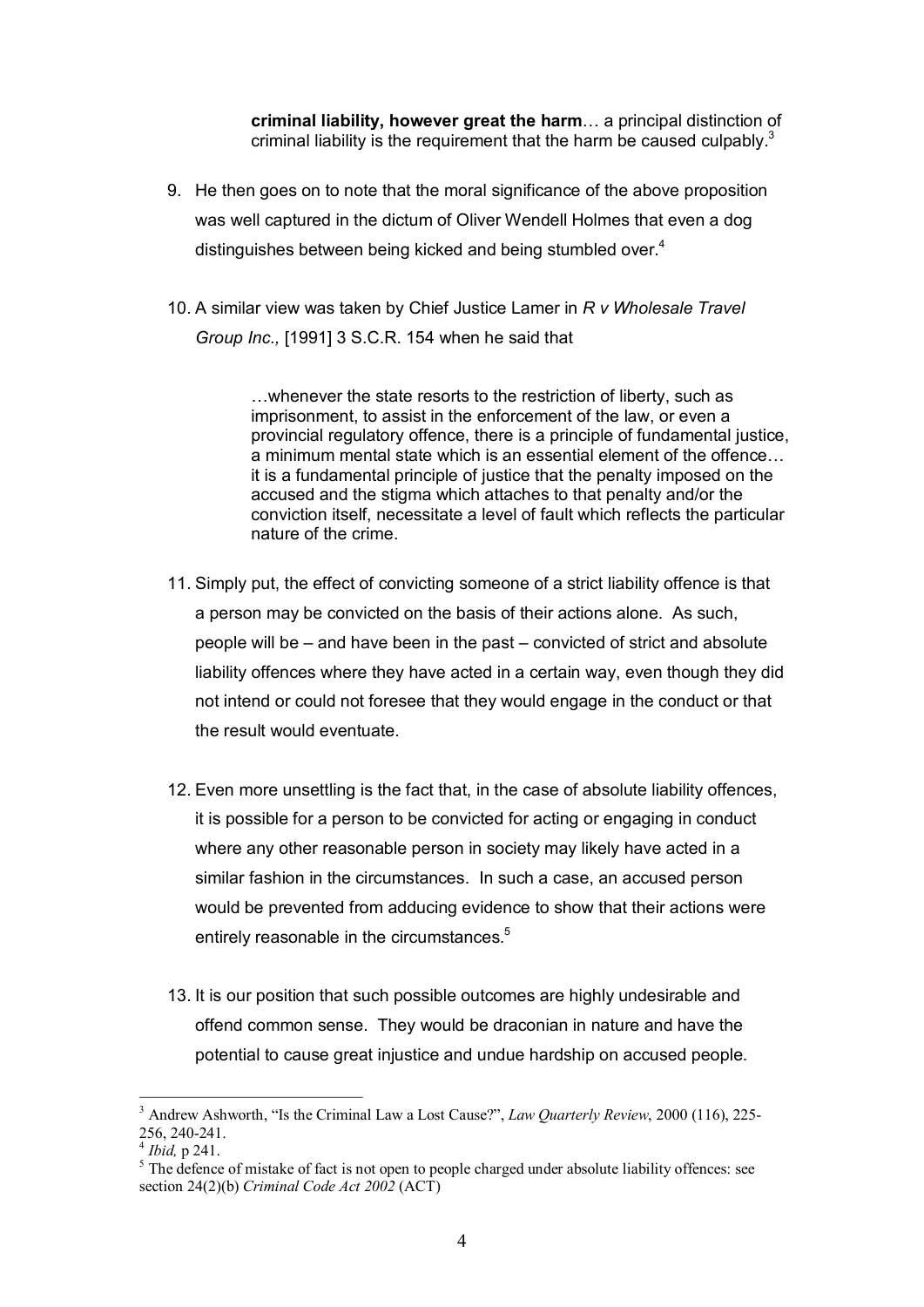To repeat the above comment "anyone can cause injury, death or damage by misfortune or coincidence, but that should not be enough for criminal liability, however great the harm."<sup>6</sup>

# **CASE STUDY**

In the case of He Kaw Teh v The Queen (1985) 157 CLR 523, the accused was convicted of two offences under section 233B(1)(b) and (c) of the *Customs Act 1901* (Cth) of possessing and importing of 2.78kg heroin. At trial the Court found that offences under these provisions were strict liability offences. The defendant maintained that he was unaware that he had the heroin in his possession (i.e. it was 'planted') and hence he should not be liable. He was convicted and sentenced to 20 years imprisonment.

The High Court held on appeal that it would be unjust for offences under section 233B of the *Customs Act* to continue to be analysed as strict liability offences, as they had been up until that point. In reaching this position Gibbs CJ observed that

> it is unlikely that the Parliament intended the consequences of committing an offence so serious should be visited on a person who had no intention to do anything wrong and no knowledge that he or she was doing  $so.<sup>7</sup>$

As the Parliament had not explicitly designated whether or not the offences contained in section 233B of the Customs Act were 'normal' or strict liability offences, the Court found that it would be unjust for the Court to hold section 233B as a strict liability offence. Accordingly, it affirmed the appeal and sent the case back to the trial court, directing that a full 'mens rea' in the conventional sense.<sup>8</sup>

<sup>6</sup> Andrew Ashworth, "Is the Criminal Law a Lost Cause?", *Law Quarterly Review*, 2000 (116), 225 256, 240241. <sup>7</sup> *He Kaw The <sup>v</sup> The Queen* (1985) 157 CLR 523 at 52930 per Gibbs CJ.

<sup>&</sup>lt;sup>8</sup> Note that this case was decided before the codification of Commonwealth criminal law through the *Criminal Code Act 1995* (Cth). Subsequent to that Act an offence is presumed not to be a strict liability offence unless it is expressly stated: see *Criminal Code Act 1995* (Cth) schedule 1, s 5.1 and 5.6.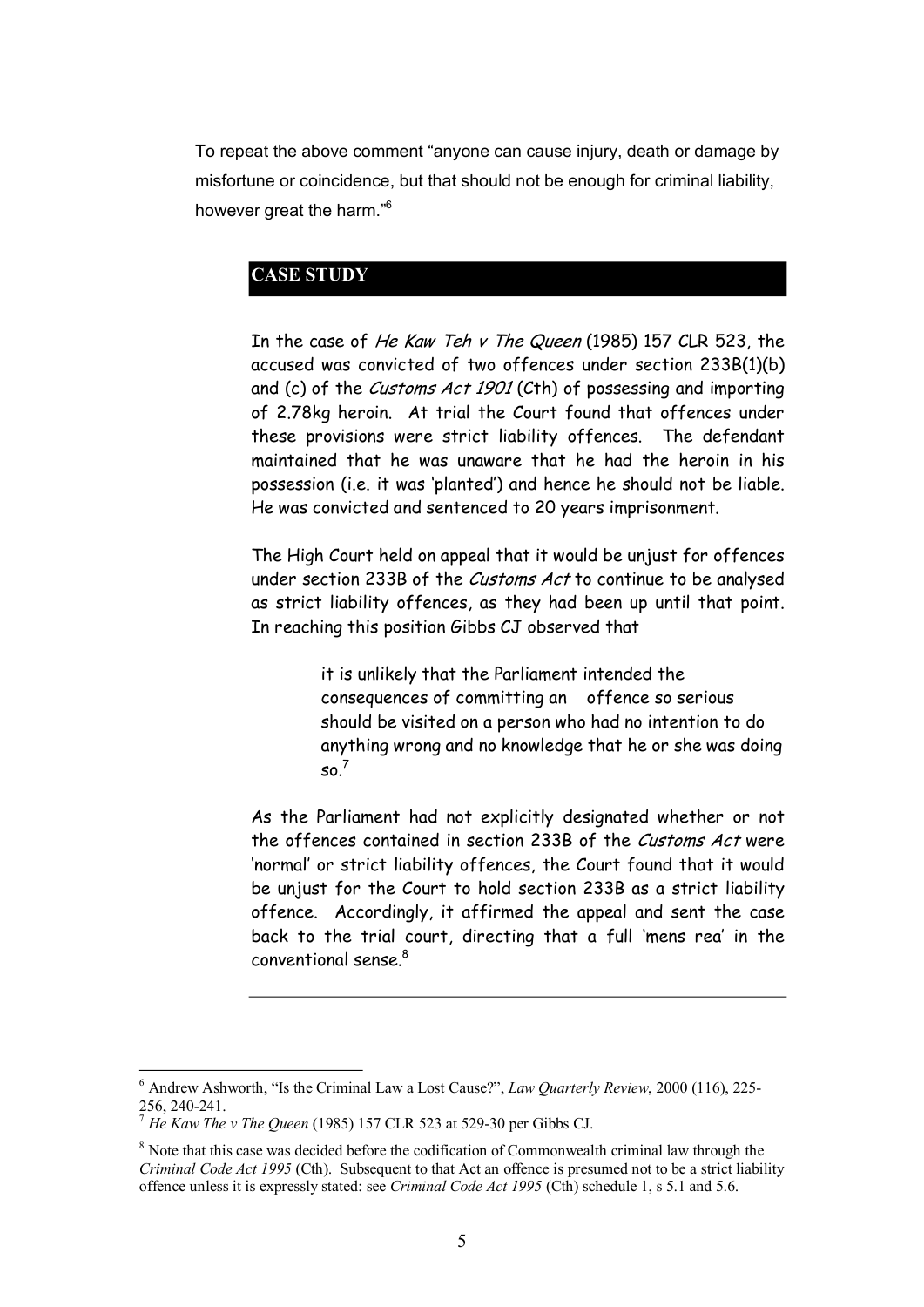#### **Recent Territory law with respect to strict and absolute liability offences**

14. The Standing Committee on Legal Affairs recommended in 2003 that

"in relation to a proposed statutory offence of strict or absolute liability, the Explanatory Statement should offer a justification of the reasons for the amelioration of the principle that an accused must be shown to have committed the physical elements of the offence with a guilty mind, and indicate why an alternative was not adopted."<sup>9</sup>

- 15. Unfortunately ,recent Bills have failed to comply with the recommendations of the Committee. For example, in 2005 the *Criminal Code Harmonisation Bill 2005* (ACT) was introduced. It provided for more than 50 strict or absolute liability offences. The explanatory memorandum accompanying the Bill stated that the Bill "does not propose to create any new strict liability offences, only to state strict liability where a number of factors, including the nature of the offence, the language employed and the level of penalty infers a legislative intent for strict liability."<sup>10</sup>
- 16. However, it is quite misleading to say all these offences were strict or absolute liability offences before the move towards codification of the Territory's laws. The question of whether an offence was a strict or absolute liability offence was determined by the Courts applying criterion set out in the High Court case of *He Kaw Teh v The Queen* (1985) 157 CLR 523.

As such, it would have been more accurate to say that the Bill created strict and absolute liability offences where the drafters of the Bill (and subsequently the Assembly) have speculated that the equivalent of these offences existing before codification of the Territory's laws may have been found by a Court to be strict or absolute liability offences. It is probable that, although some of the offences contained in the Bill might have been found to be strict or absolute liability offences prior to codification, others probably wouldn't, and hence can be considered new strict liability offences.

<sup>9</sup> ACT Legislative Assembly Standing Legal Affairs Committee, *Scrutiny of Bills Report No. 38, October 2003,* p 16.<br><sup>10</sup> Explanatory Memorandum, *Criminal Code Harmonisation Bill 2005* (ACT), p 4.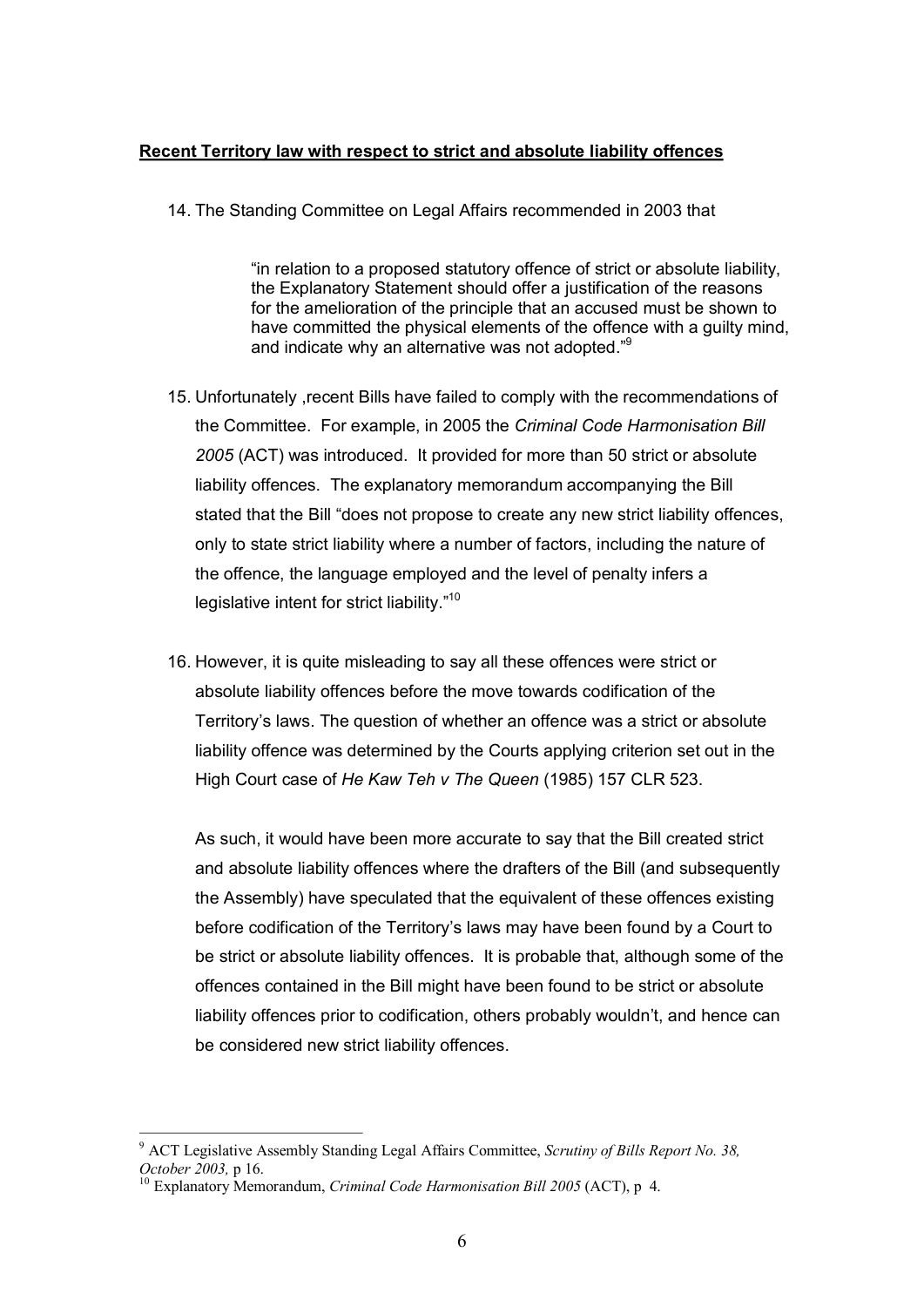- 17. The explanatory memorandum for the Bill creating these offences did not elaborate as to why it was necessary that these offences did not require the establishment by the prosecution of a guilty mind, nor did the explanatory memorandum canvas alternatives for these offences which would not have involved the imposition of strict or absolute liability. Cleary this was not in keeping with the 2003 recommendations of the SCLA.
- 18. Notwithstanding the findings and recommendations of the SCLA that the creation and imposition of strict and absolute liability offences should be an exception rather than the rule, there nonetheless appears to be a disturbing amount of strict and absolute liability offences enacted in the ACT. Sampling of legislation passed by the ACT Legislative Assembly suggests that between 8 and 30 strict liability offences are enacted during a sitting week.<sup>11</sup> It is noteworthy to reflect on questions placed on the Assembly notice paper on 25 August 2005 that sought to ascertain how many strict and absolute liability offences had been enacted in recent years, and how many were proposed to be enacted under Bills before the Assembly.<sup>12</sup> In response, the Attorney-General argued, *inter alia*, that it would be a significant task for his department to collate information, and for that and other reasons, declined to provide an answer.<sup>13</sup> The fact that it would be a 'significant task' for the Attorney-General's Department to collate information on the creation of strict and absolute liability offences is instructive of just how many have been and continue to be enacted.
- 19. It is abundantly clear that the reality is that strict and absolute liability offences are not exceptional but are becoming increasingly more common.

**RECOMMENDATION 1: CLA supports the recommendation of the SCLA contained in** *Scrutiny of Bills Report No. 38* **that all explanatory memorandums of all Bills containing strict and absolute liability offences contain a justification for the dispensation of a fault element and explain why an alternative way of drafting the offence was not adopted.**

<sup>&</sup>lt;sup>11</sup> This figure is gained from a cursory examination of the Bills passed in late 2005/early 2006. It is not statistically based.

<sup>&</sup>lt;sup>12</sup> ACT Legislative Assembly Hansard, 22 September 2005, page 3693. <sup>13</sup> The Chief Minister also argued there was other factors entitling him not to answer the questions, including his view that any answers may be misleading. (see: ACT Legislative Assembly Hansard, 22 September 2005, page 3694.)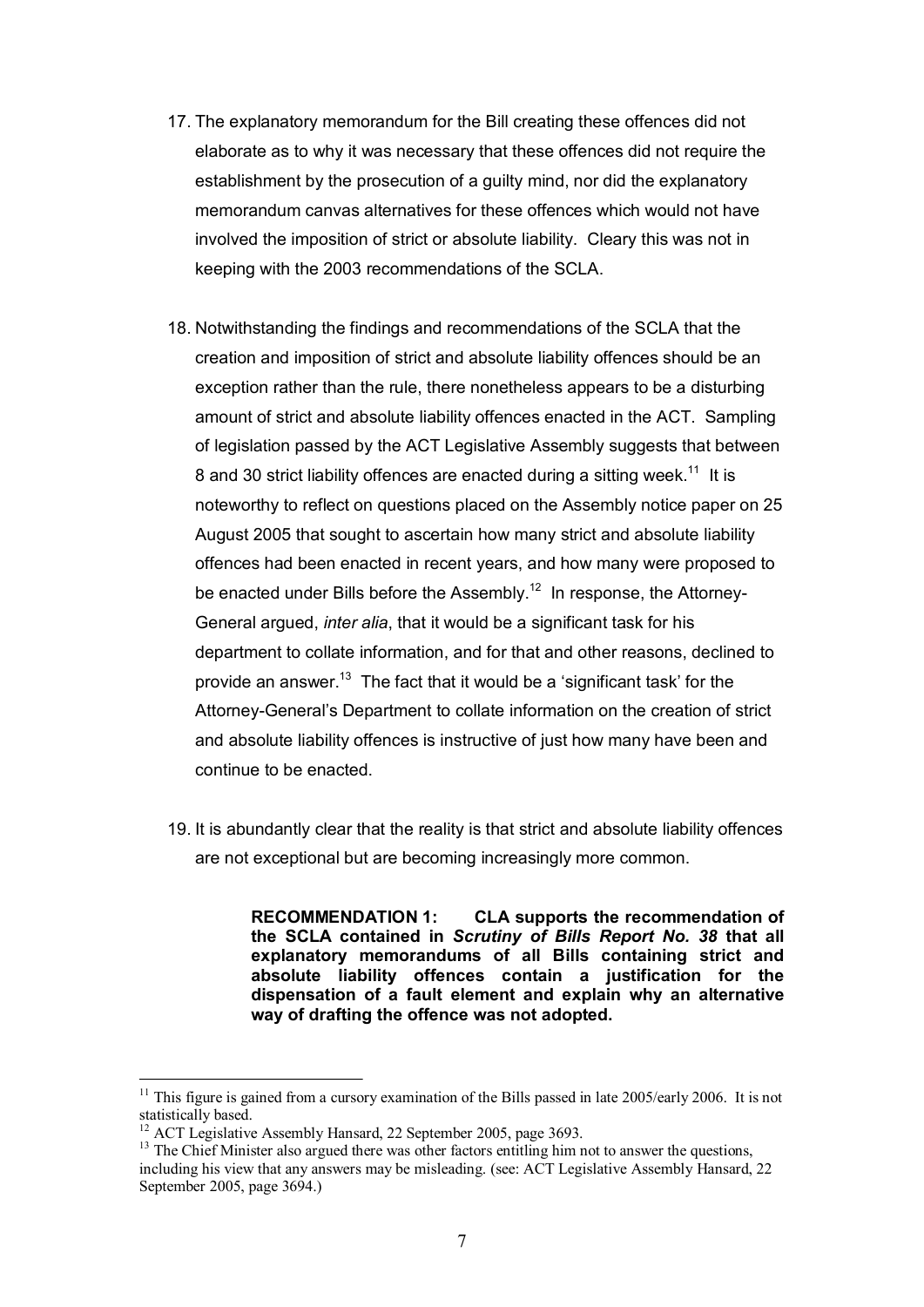**RECOMMENDATION 2: That the ACT Legislative Assembly take note of the common enactment of strict and absolute liability offences and undertake not to enact strict or absolute liability offences unless there is a pressing and compelling need for them.** 

**RECOMMENDATION 3: CLA urges the government to reconsider the imposition of strict and absolute liability in the offences created under the** *Criminal Code Harmonisation Bill 2005* **(ACT). In keeping with the recommendation of the SCLA, CLA urges the government to provide an explanation as to why each of the offences created is a strict or absolute liability offence, and why the offences created could not have been drafted without imposing strict or absolute liability.** 

#### **The attitude of government departments re strict and absolute liability offences**

#### **Working definitions**

- 20. Before commenting on CLA's view with respect to the attitude of some government departments towards the creation of strict and absolute liability offences, CLA thinks it is important to clarify its understanding of what is and what is not a criminal offence to avoid any confusion.
- 21. It is common amongst some government departments to draw a distinction between criminal offences, and 'civil' or 'regulatory' offences<sup>14</sup>. The distinction is undoubtedly often used to make it seem more acceptable to depart from the general principles of criminal law. CLA believes that such distinctions are misleading and unhelpful.
- 22. CLA adopts the view that any legal proceeding which can be characterised by the State bringing an action against the accused with a view to securing the imposition of some form of punishment should be characterised as a criminal proceeding. This is distinct from other types of legal proceedings where the State is not always a party, and the outcome sought is either restorative damages or some form of interlocutory measure.

A legislative provision should be characterised by reference to the effects that may be visited upon the accused. That is not to say that it is inappropriate for

<sup>&</sup>lt;sup>14</sup> See for example the distinction alluded to by the Scrutiny of Bills Committee in ACT Legislative Assembly Standing Legal Affairs Committee, *Scrutiny of Bills Report No. 2, 14 February 2005 ,* p 9.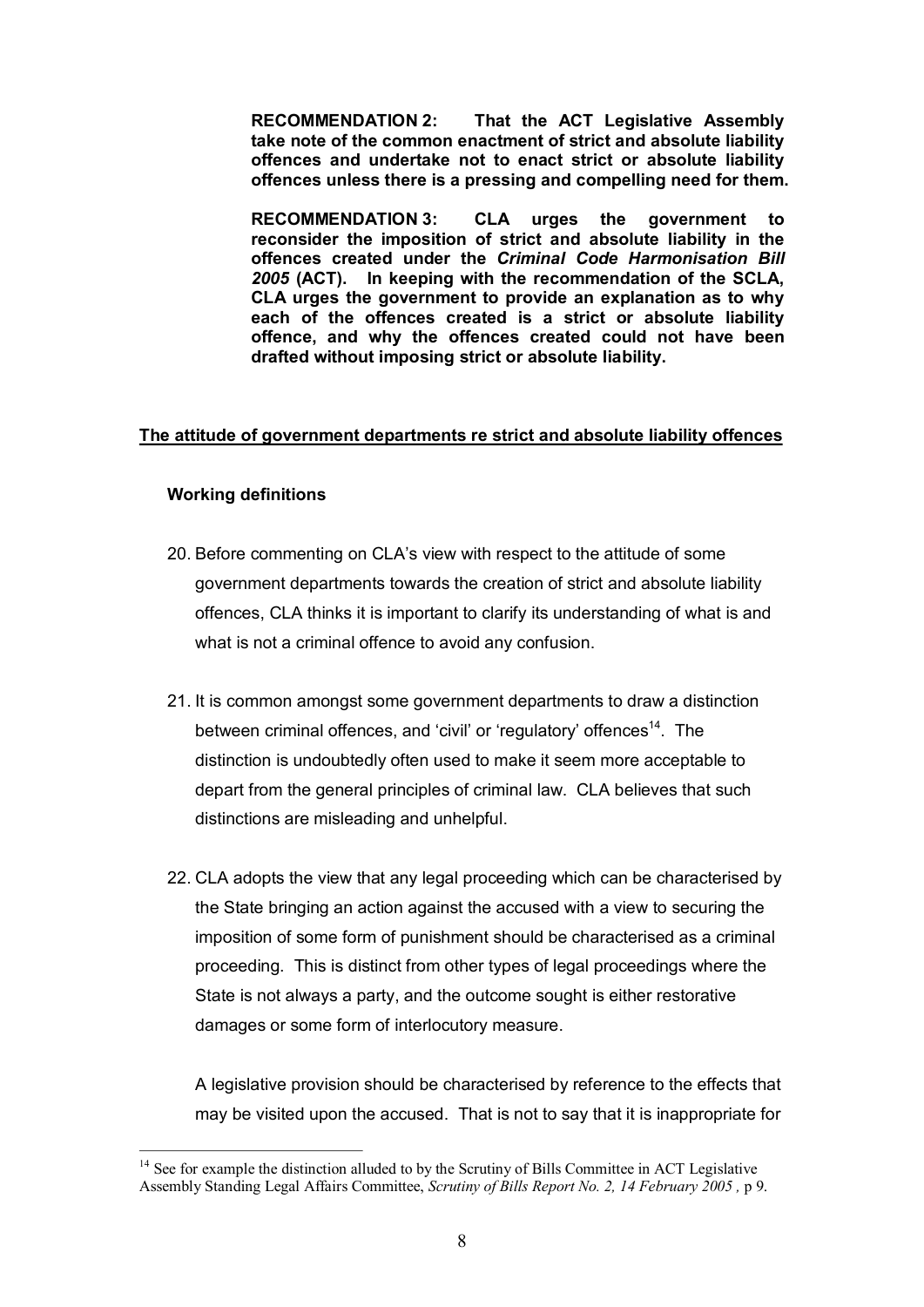an offence to be created on the basis of regulatory considerations – such offences may be entirely reasonable. But if such offences nonetheless involve some form of punishment or coercive mechanism of the State being visited upon the accused, it would be wrong and misleading to suggest that the offence is somehow not criminal but regulatory or civil in nature.

23. CLA's approach to the characterisation of offences is in keeping with that of the European Court of Human Rights. In dealing with the question of whether proceedings before it should be labelled as 'criminal' rather than 'civil', it enquires into whether the proceedings are brought by a public authority and, *inter alia*, whether there are severe or punitive consequences.<sup>15</sup> As a result, the Court has declared offences that were labelled as 'civil' offences under the domestic law of European countries to be 'criminal' offences for the purposes of the European Convention.<sup>16</sup> This has been so even where the penalty was only a fine. $17$ 

> **RECOMMENDATION 4: That neither the ACT Government nor Legislative Assembly draw a distinction between 'regulatory' or 'civil' offences and 'criminal' offences in discussing or characterising offences which involve some form of punishment or coercive mechanism of the State.**

#### **Attitudes of Government departments and agencies**

24. CLA holds serious concerns about the attitude of some government departments towards the creation and use of strict and absolute liability offences. CLA believes that some government departments and agencies advocate the creation of such offences deliberately to alleviate the extent of their burden of proof (through the DPP) before securing a conviction. The attitude arises from departments experiencing what they believe are adverse outcomes experienced in trying to prosecute certain offences. Often they have failed to discharge their burden in Court, and, as a result, have appropriately 'lost' the matter. Instead of re-evaluating their approach to prosecuting the matter, and collecting better evidence in future matters, they

<sup>&</sup>lt;sup>15</sup> See Benham v United Kingdom (1996) 22 E.H.R.R. 293.<br><sup>16</sup> Ibid.<br><sup>17</sup> Schmautzer v Austria (1996) 21 E.H.R.R. 511; Garyfallou A.E.B.E. v Greece (1999) 28 E.H.R.R 344.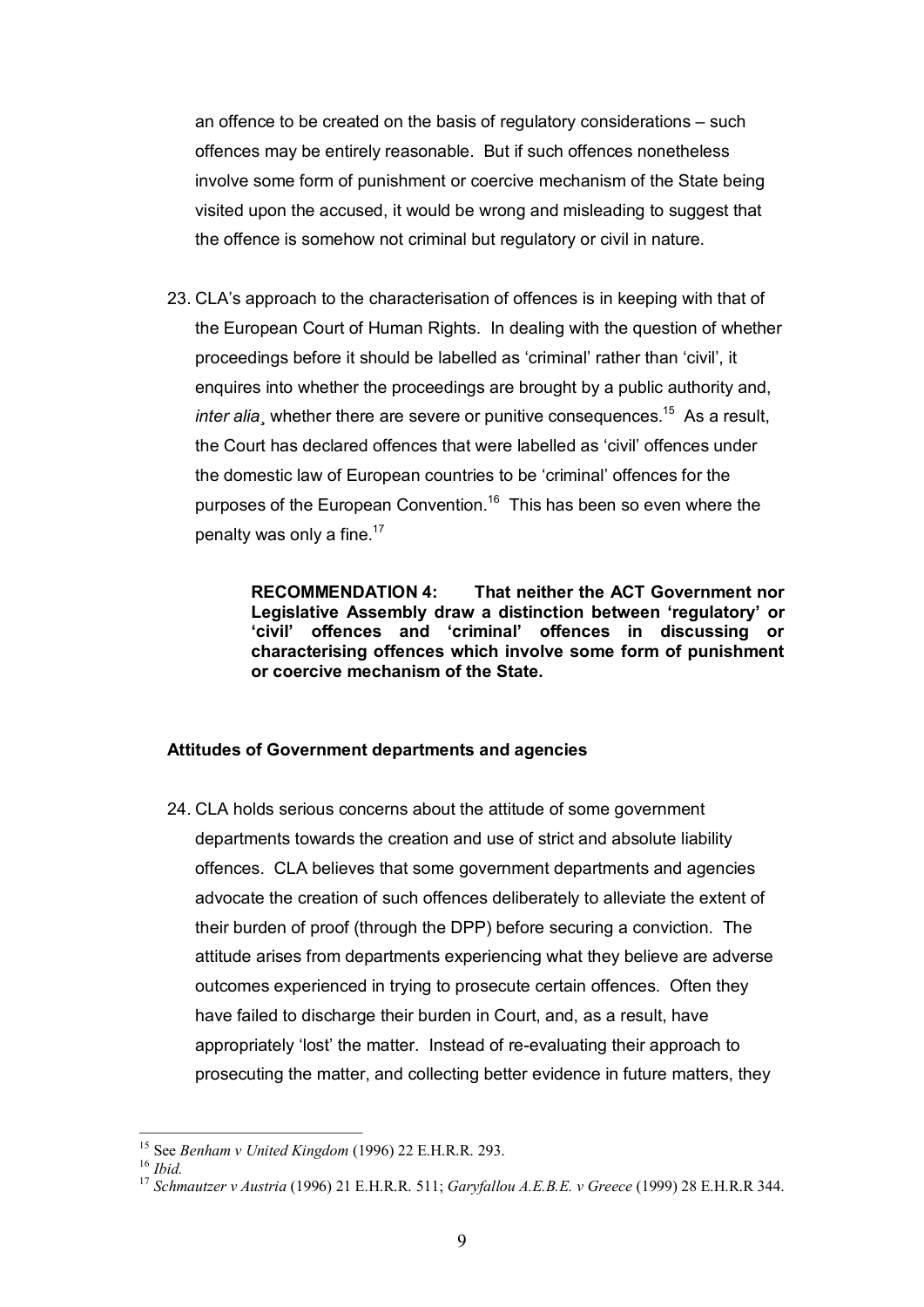simply endeavour to have the law changed to better suit them in future proceedings.

- 25. In CLA's view such an attitude is on the surface disappointing. It is analogous to a sporting team who, having lost a match, endeavours to have the laws of the sport changed to suit them for next time instead of working (or as the analogy would hold, training harder) to win the next game.
- 26. Below the surface, such an attitude is a wholesale misuse of government power. Power should not be used to make the powerful more so; government power's proper use is to protect and safeguard the least powerful members of society.

### **Administrative efficiency**

27. Government departments and prosecutors often argue that it is simply too difficult to prove 'fault' or a 'guilty mind', even though an accused person did in fact have such mental capability. This has previously been acknowledged by the Assembly's Standing Committee on Legal Affairs when it referred to the argument put succinctly by Dickson J in *R v The Corporation of the City of Sault St. Marie* [1978] 2 S.C.R. 1299. He noted that

> …having regard to both the difficulty of proving mental culpability and the number of petty cases which daily come before the courts, proof of fault is just too great a burden in time and money to place upon the prosecution. To require proof of each individual's intent would allow almost every violator to escape.

- 28. This is certainly a valid consideration and needs to be afforded some weight when deciding whether an offence should involve strict or absolute liability. But it should only be one consideration amongst many.
- 29. Unfortunately some government departments think of it as the only or the determinate consideration. In CLA's view this is unacceptable and the argument needs to be balanced against competing considerations. Government departments often fail to acknowledge that a consequence of changing the law to convict people who do possess 'fault' or a 'guilty mind' is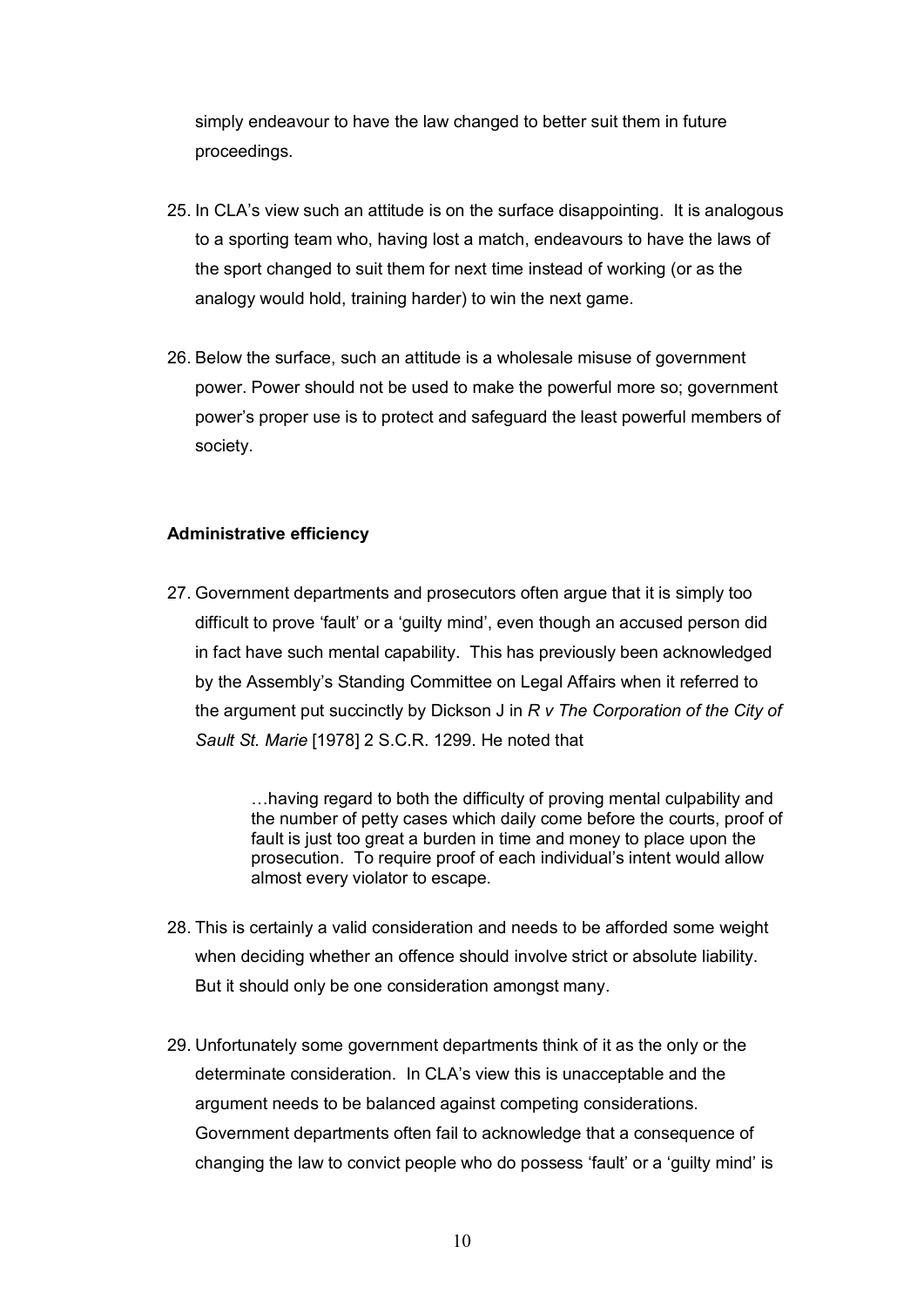that people who may have committed the physical elements of an offence as a pure accident will also be convicted and punished even though they posses no mental culpability. Simply put, they fail to acknowledge that the price to be paid for fewer 'guilty' people escaping the conviction will be an increase in the scope for 'innocent' or 'undeserving' people to be convicted and punished.

30. An example of the above problem was the attitude of Environment ACT in its efforts to have strict liability offences enacted to punish those who damage protected trees in the ACT:

# **CASE STUDY**

In 2005 the Tree Protection Bill 2005 (ACT) was before the ACT Legislative Assembly for debate. Environment ACT were the lead government agency with the responsibility for preparing the Bill which, amongst other things, provided the legislative framework for a regime to protect certain trees deemed to be of environmental, cultural, or social benefit to the community.

Section 15(4) of the Bill provided that:

(a) A person commits an offence if the person does something that damages, or is likely to damage, a protected tree.

Maximum penalty: 50 penalty units.

Section 15 (6) of the Bill provided that

An offence against subsection (4) is a strict liability offence

Environment ACT argued it was necessary to have a strict liability offence of this nature because they would find it too hard to prove a fault element in many cases where people would damage a tree, and hence they would escape conviction.

Although this may have been true, they refused to acknowledge that – as a consequence of the way in which the offence was drafted – it would see people who damaged trees as a result of genuine accidents and mistaken actions, which are inevitable in a garden city such as Canberra, would also be exposed to liability. For example, a person reversing a car in a front yard might have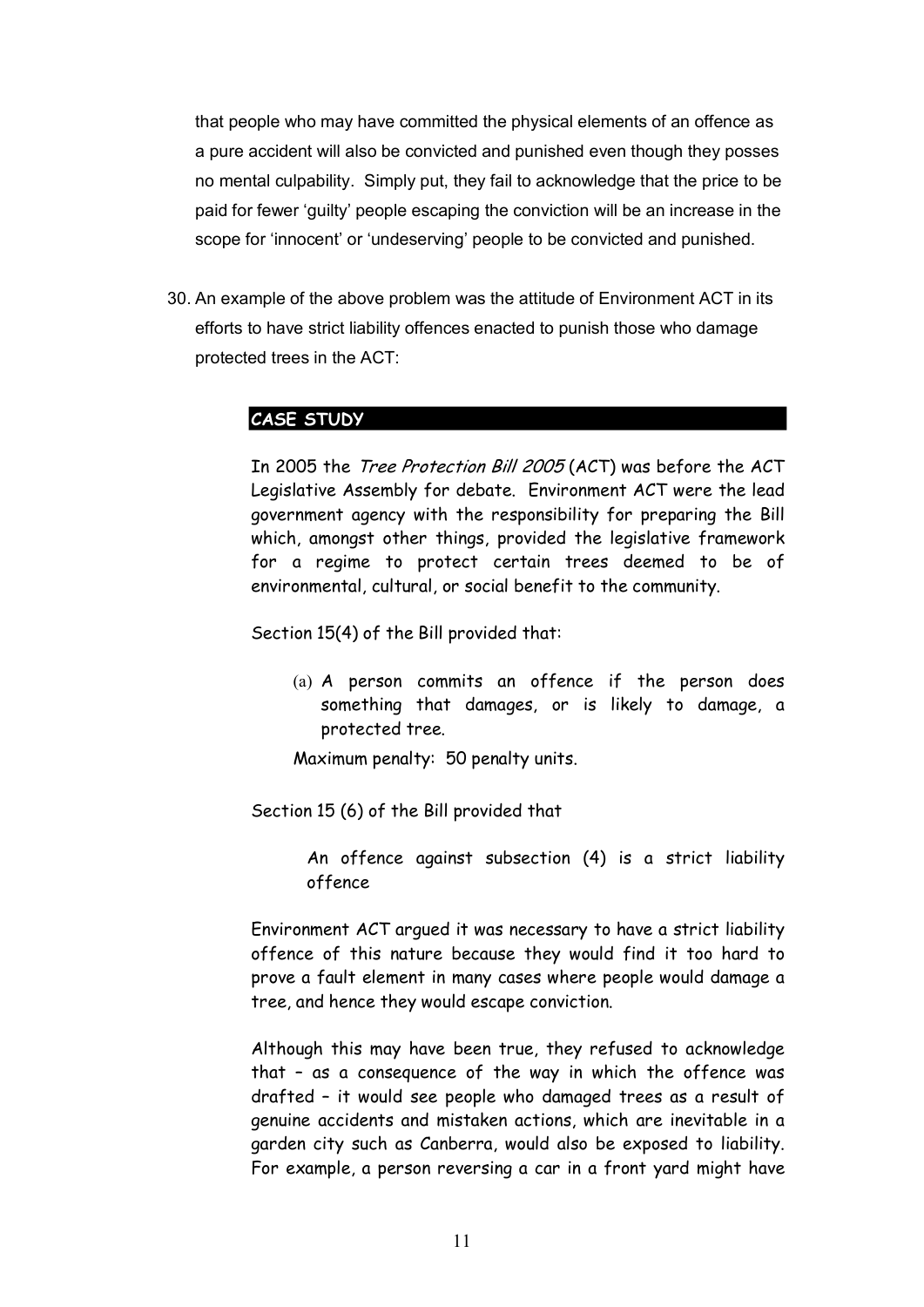accidentally damaged a tree, and as a result would be liable for conviction under section 15(4).

The problems with this provision were articulated by Vicki Dunne MLA when she opposed the provision during debate on the Bill, arguing:

> What does that mean for Mr and Mrs Waramanga? It means that if the government charges them with an offence under this bill the burden of proof is cut dramatically. It would be lowered to such a point that they may be punished for a genuine accident. If Mr and Mrs Waramanga have a protected tree in their front yard and Mr Waramanga accidentally drives into it, he could be charged under proposed section 15 (6) of this act, even though he did not intend to damage the tree and he was not morally blameworthy. (20 September 2005, page 3336)

Moreover, a person need only engage in action that is likely to damage a protected tree, so if they accidentally reversed a car in a manner likely to damage the tree, even though they did not actually cause any damage, they would still be liable.

Clearly the 'wide net' this provision cast was out of all proportion with the objectives it was intended to achieve. It was a legislative sledgehammer to crack a nut. It was a good example of a government agency advocating the use of strict liability to fix a perceived problem without giving due consideration to the implications that might arise.

It should be noted that the Minister subsequently intervened and amended the provision to reduce the harsh effects the Bill would have had. The strict liability of general application that was contained in sections 15 (4) and (6) were removed, and replaced with a strict liability in section 16(5) of the Act that only applied to people involved in property development business, or business related to trees.

31. It is often argued in defence of provisions that have the potential to create injustice because of their scope, such as in the case study above, that the government will exercise its discretion and only lay charges when it believes it is reasonable to do so. CLA rejects this argument and notes the comments of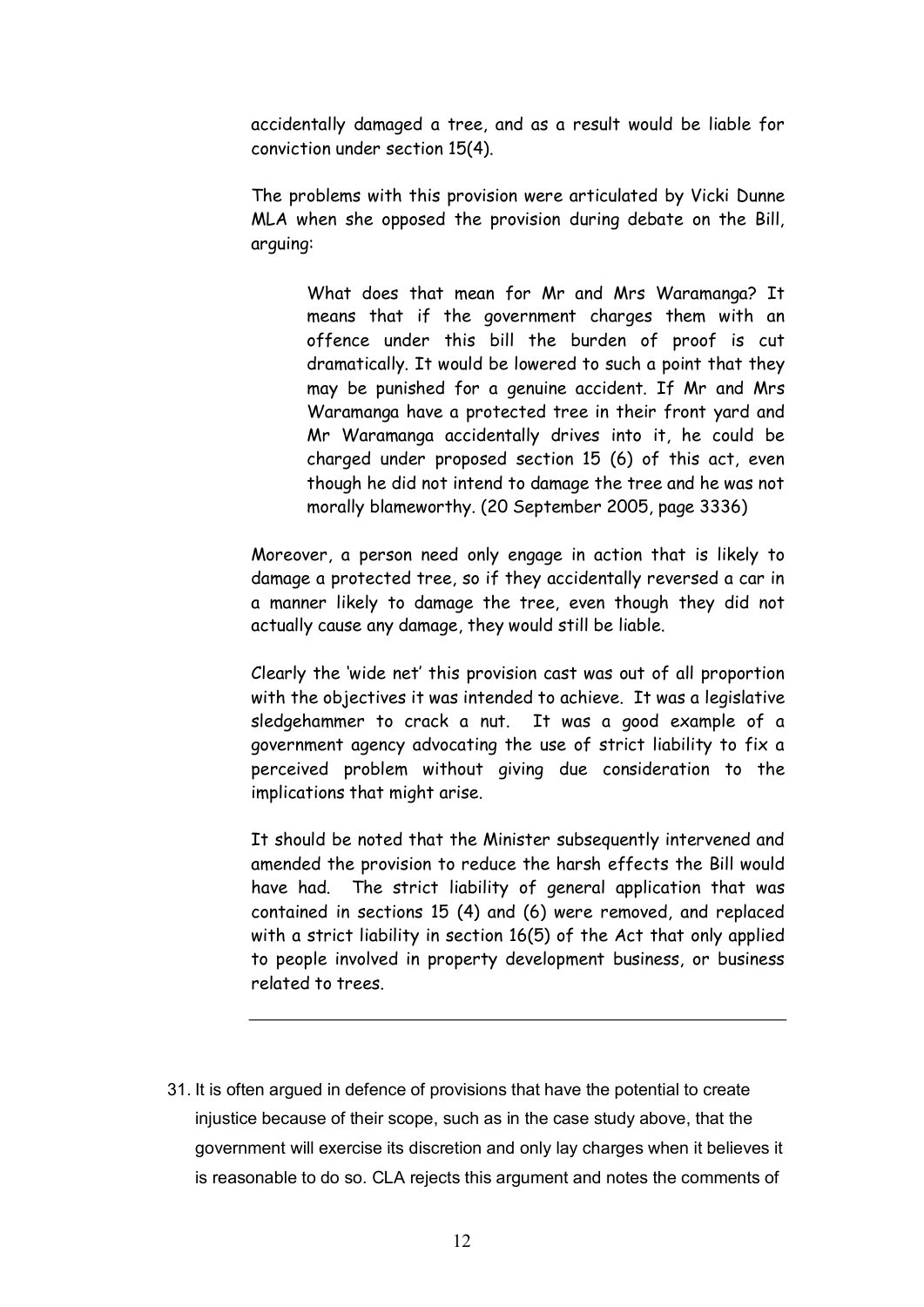Justice Thomas in *Re Gold Cost City Council ByLaws* {1994] 1 Qd R when he stated that:

I am unimpressed with governmental authorities which create unreasonably wide prohibitions and justify them with the statement 'trust us'. Wills J expressed a similar sentiment in 1904: "I dislike extremely legislation which is felt to be so unfair if universally applied that it can only be justified by saying that in particular cases it will not be enforced. I think that is as bad a ground for defending legislation as one could well have. (*Stiles v Galinski* [1904] 1 KB 615 ay 625).

- 32. It is true that often the legal burden is set quite high and can be difficult and demanding for government departments to meet. But that is as it should be. Our legal system is based on the time-honoured principle that it is better to let guilty men go free if that is what it takes to protect the innocent from wrongful conviction and undeserved punishment. For this reason, government departments should not seek to lower the burden to succeed in prosecutions through such devices as strict and absolute liability offences.
- 33. Although introducing more strict and absolute liability offences may result in fewer 'guilty' people escaping conviction, it will also result in more people being convicted in circumstances where it is inappropriate and unjust that they are.

**RECOMMENDATION 5: That government departments and agencies are given clear and unambiguous instructions that strict and absolute liability offences have the potential, when applied zealously, to create much injustice. As such, government departments and agencies should be instructed not to view strict and absolute liability offences as a simple means to secure convictions in the furtherance of any agency or department objectives.** 

#### **Offences relating to particular trades and professions**

34. Another argument advanced in support of some strict liability offences are justified on the basis that a person who did not posses a '*mens rea'* or 'fault element' because the offence is only applicable to members of a particular profession. This argument was put in the explanatory memorandum for the *Pest Plants and Animals Bill 2005* (ACT) where the Minister for the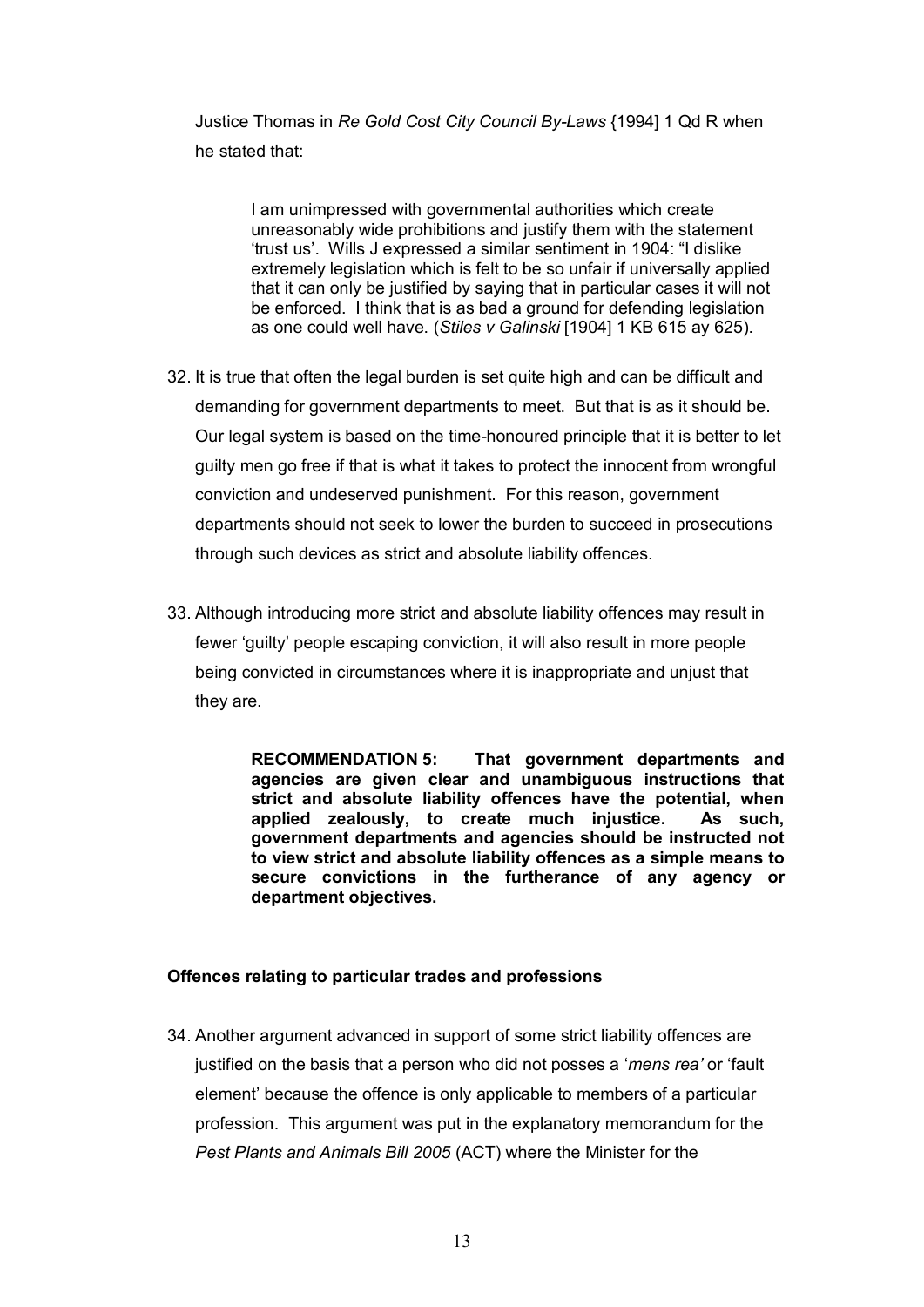Environment argued that certain strict liability offences are justified in the public interest.

> In particular, where a defendant can reasonably be expected, because of his or her professional involvement, to know what the requirements of the law are, the mental, or fault, element can justifiably be excluded. The rationale is that people engaged in the conduct of, for example, a business of supplying plants, as opposed to members of the general public who purchase plants from a commercial supplier, can be expected to be aware of their duties and obligations.<sup>18</sup>

35. Section 11 of the *Pest Plants and Animals Act 2005* (ACT) provides a strict

liability offence in the following terms:

- 11(1) person commits an [offence](http://www.austlii.edu.au/au/legis/act/consol_act/ppaaa2005231/s29.html) if—
	- (a) the person, in the [conduct](http://www.austlii.edu.au/au/legis/act/consol_act/ppaaa2005231/s6.html) of a business supplying plants, supplies a plant to someone else; and
	- (b) the plant supplied is a prohibited pest plant.

Maximum penalty: 50 penalty units.

- 36. On one level, it might be argued that this limitation on liability is a form of 'fault'; the accused has been negligent, although not within the strict legal meaning of the word, in that they have failed to act in a way which could be expected of them by reason of knowledge and expertise that they can be expected to posses above and beyond ordinary members of the public by virtue of their trade or profession. In proving a conviction, the prosecution would need to prove that the accused was a member of a particular trade or profession, which by implication means that the prosecution is proving the existence of certain knowledge and expertise on the part of the accused.
- 37. CLA accepts that strict and absolute liability offences are less onerous when directed to people who, because of their trade or profession, should be expected to be aware of their duties and obligations. Whilst CLA maintains that strict and absolute liability offences should be exceptional, they are more acceptable and justifiable when their application is restricted to people who can be reasonably expected to known their conduct was wrong by virtue of their trade or profession, as opposed to the general public at large.

#### **RECOMMENDATION 6: That in exceptional cases where the ACT Legislative Assembly enacts strict or absolute liability**

<sup>18</sup> Explanatory Memorandum, *Pest Plants and Animal Bill 2005* (ACT), page 3.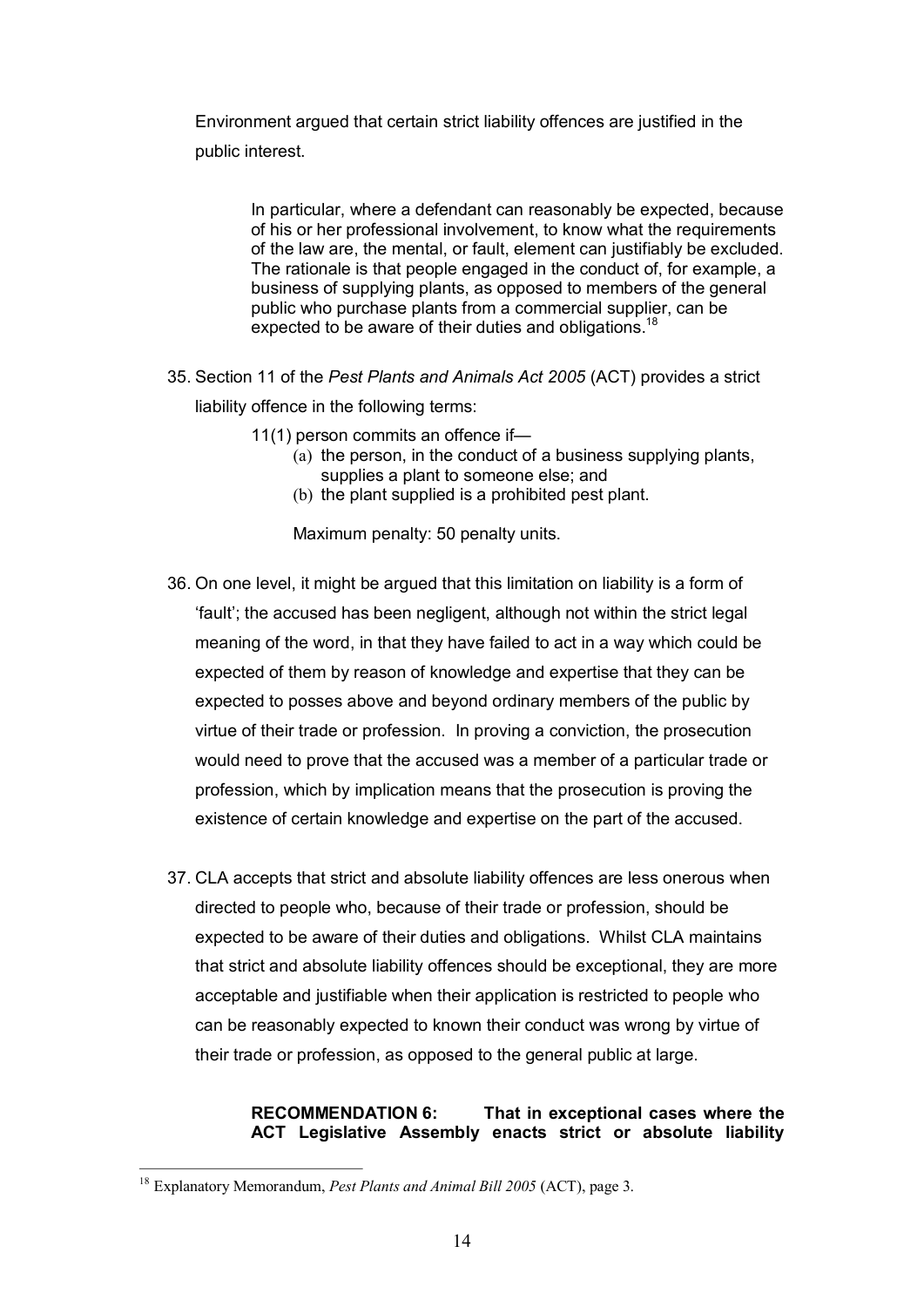**offences, it should endeavour, wherever possible, to confine its operation to those who could be reasonably expected to know the conduct prohibited was wrong by virtue of their trade or profession.** 

# **PENALTIES**

38. CLA also notes that it often argued that where strict and absolute liability offences are used in the furtherance of regulatory regimes that the penalty accompanying these offences is minimal, normally a fine of some description. The Australian Senate's Standing Committee into Constitutional and Legal Affairs has proposed that strict liability offences should only be imposed where

> the penalty does not include imprisonment and has set a general maximum penalty of 60 penalty units for offences involving strict or absolute liability offence.<sup>19</sup>

39. CLA accepts these recommendations but also expresses its concern over the stigma a conviction carries with it. Notwithstanding the comparatively minor penalties that a strict liability offence may impose, the recording of a conviction may nonetheless do substantial damage by way of the stigma that it carries. When applying for a job, for example, the mere fact that someone would be obliged to disclose that they have a conviction may do that person substantial damage, even though the conviction may be for a 'trivial' offence.

The reality is that some prospective employers will not look into the details and the circumstances of the conviction; they will draw adverse inferences and act in a manner detrimental to the convicted person merely upon learning of the conviction.

40. The detrimental impact that the stigma of being convicted of committing an offence extends further than just employment matters. It can have an effect on a person in their family and social life as well. It is therefore overly simplistic and short-sighted to suggest that comparatively small fines accompanying many strict and absolute liability offences justify the ease at

<sup>&</sup>lt;sup>19</sup> Australian Senate, *Standing Committee into Constitutional and Legal Affairs*, Sixth Report of 2002.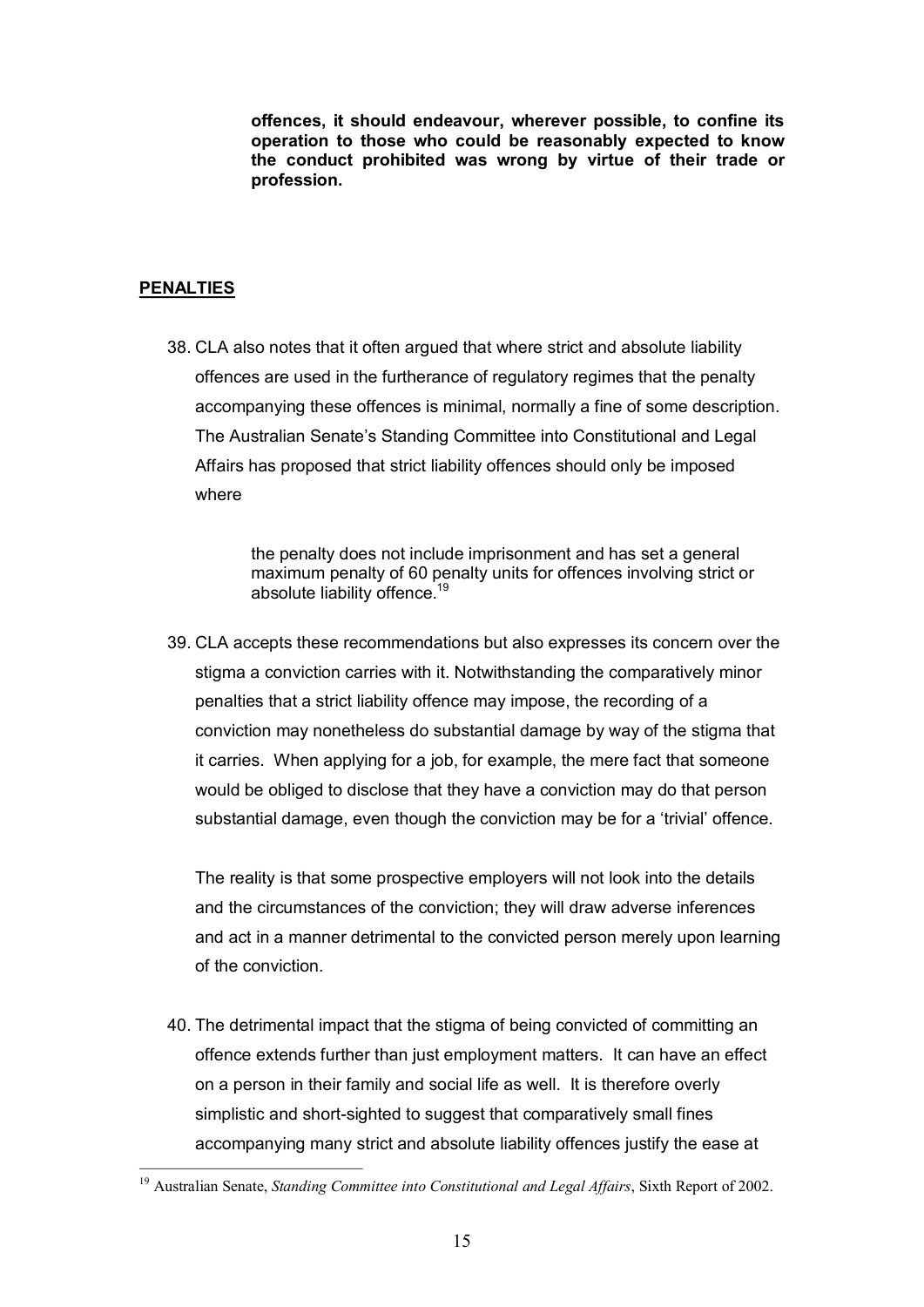which convictions can be secured. A conviction for any offence will invariably have implications beyond any fiscal burden that a fine might incur.

- 41. The injustice of being a 'convicted person' becomes particularly pronounced where the offence is of a regulatory or administrative nature. It is offensive to ordinary standards of natural justice that a person should be subject to further hardship owing to the fallout from the stigma of being convicted of an offence, where no mental culpability has been proven, just to aid 'administrative efficiency' and make life easier for bureaucrats. This is abuse of a position of power.
- 42. CLA proposes lessening the harsh consequences of the stigma of a minor regulatory conviction by amending relevant legislation so that such offences would not form part of a person's criminal record. Courts could still have information of past convictions for such offences when passing sentence for further similar or other offences, but any conviction would not be disclosable to employers or other sections of the public.

**RECOMMENDATION 7: That the penalties accompanying strict and absolute liability offences should be minor. They should NEVER involve any form of imprisonment. A maximum of 50 penalty units should be used, and should only be departed from where there are strong and compelling reasons.** 

**RECOMMENDATION 8: The legislature should give consideration to the implications that a conviction may involve to a convicted person beyond the mere fiscal imposition of a fine, i.e. the stigma and associated consequences that a conviction entails.** 

**RECOMMENDATION 9: That the convictions for a strict or absolute liability offence of an 'administrative' or 'regulatory' nature should not form part of a person's criminal record.** 

#### **Implications under the ACT Human Rights Act**

### **Section 22(1)**

43. It is arguable that strict and absolute liability offences may offend section 22(1) of the *Human Rights Act 2004* (ACT). Section 22(1) provides that "everyone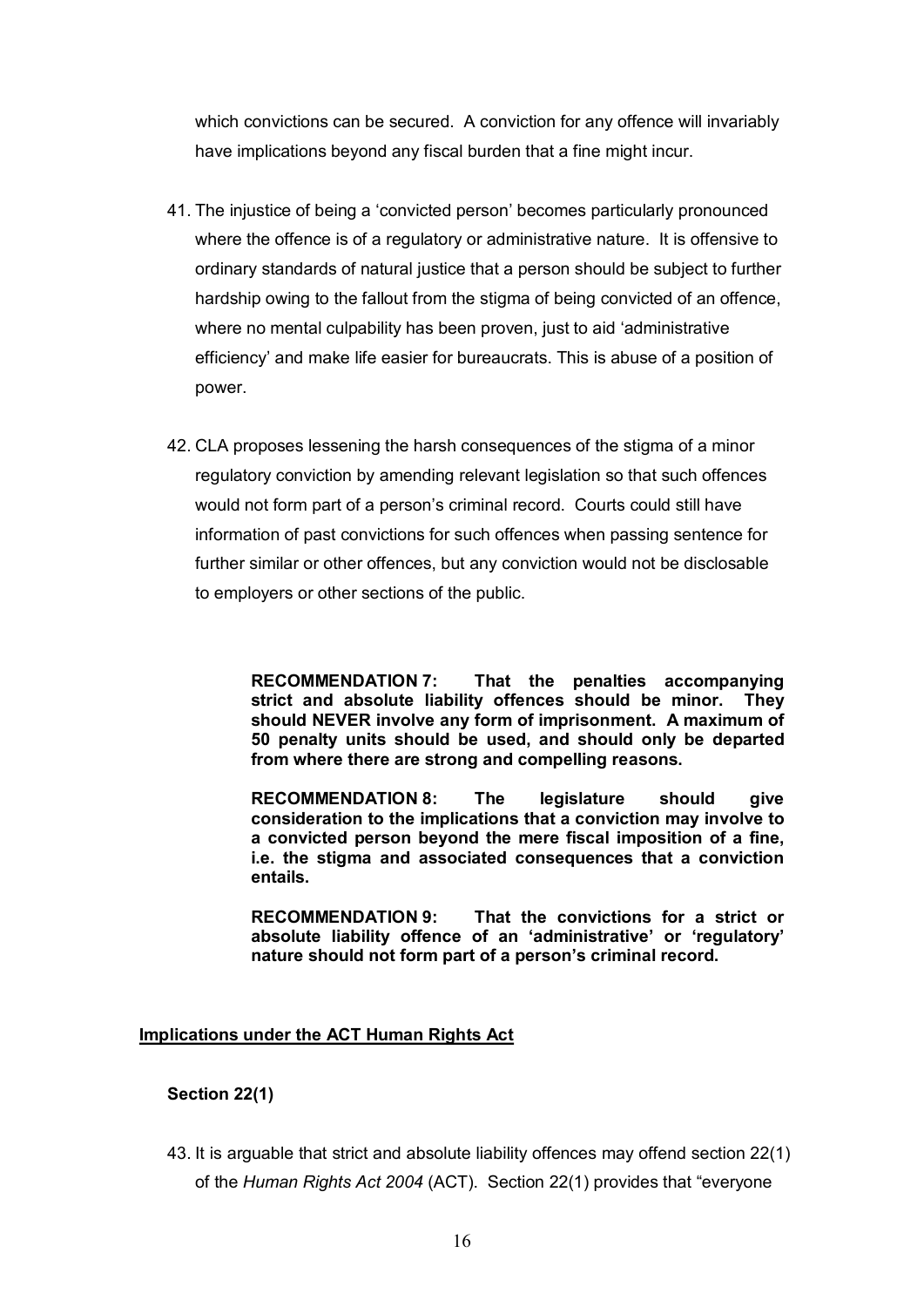charged with a criminal offence has the right to be presumed innocent until proved guilty according to law."

- 44. One view is that the essence of section 22(1) is the presumption of innocence. As noted above, section 22 of the *Criminal Code Act 2002* (ACT) provides that an offence contains a physical and a fault element. Therefore if a person is presumed innocent of an offence, until proven otherwise, the presumption must be that the person did not commit the physical elements and did not possess the fault elements of an offence. They should not be found guilty until these two elements are proved by the prosecution.
- 45. As the prosecution does not have to prove fault with strict and absolute offences, the accused cannot be said to enjoy a presumption of innocence until proven guilty; that which ordinarily would have to be proven with respect to an ordinary offence does not have to proven. On this view, the departure from the presumption is not measured against the legality of the provision in question, but against presumptions that underpin the law and are common to most offences.
- 46. CLA notes that section 32 of the *Human Rights Act* empowers the ACT Supreme Court to issue a declaration of incompatibility if the Court is satisfied that a law is inconsistent with human rights. CLA does not offer a legal opinion as to which is the best way to view the interaction between section 22(1) of the *Human Rights Act* and strict and absolute liability offences and hence whether they trespass upon human rights, but encourages the legal community to litigate this point so the ACT Legislative Assembly and the community can benefit from the Court's view on this matter.

### **Section 10(2)**

47. Section 10(2)(b) of the *Human Rights Act* provides that "no one may be… treated or punished in a cruel, inhuman or degrading way." Arguably it is cruel to punish someone under a strict or absolute liability offence where no mental or moral culpability has been established. As cited in the examples above (page 14) it is arguably cruel to punish someone or subject them to the stigma of a conviction where their guilt may be found on conduct that occurred as a result of an accident. Other relevant factors might include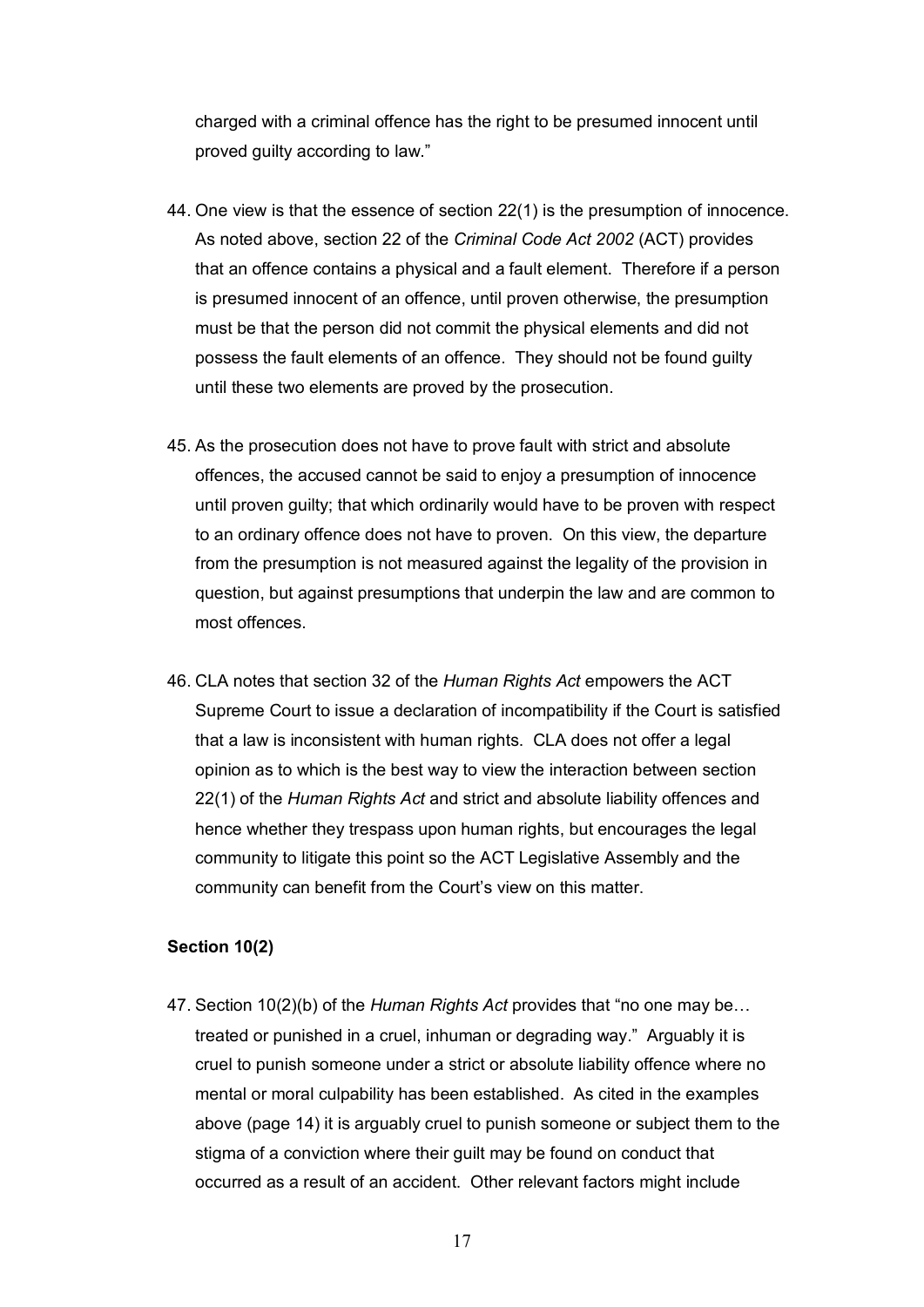disproportionality between the effect and punishment a strict and absolute liability offence might entail, and the objectives it is trying to achieve, if it is in fact trying to address a 'minor' offence.

48. CLA again simply notes the possible inconsistency with human rights, and encourages the legal community to litigate this point so the ACT Legislative Assembly and the community can benefit from the Court's view on this matter.

### **Other matters arising out of the Human Rights Act**

49. CLA notes that many detractors of the *Human Rights Act* oppose it on the basis that it empowers an unelected judiciary to strike down laws of an elected legislature. With respect to the ACT *Human Rights Act,* this argument is extremely dishonest, and demonstrates an ignorance of the operation of the Act. The Act does not empower the Court to strike down laws, rather it only empowers the Court to issue a "declaration of incompatibility." Section 32(3) of the Act makes it clear that:

The declaration of incompatibility does not affect—

- (a) the validity, operation or enforcement of the law; or
- (b) the rights or obligations of anyone.
- 50. As such, a declaration only serves to give the Legislative Assembly and the community the benefit of the non-binding expert legal opinion of the ACT Supreme Court.
- 51. Another important point to remember is that under section 32(1) a declaration can be sought where
	- (a) a proceeding is being heard by the Supreme Court; and
	- (b) an issue arises in the proceeding about whether a Territory law is consistent with a human right.
- 52. There is nothing in this section preventing the prosecution in criminal matters, or counsel for the government in civil matters, from bringing issues of potential incompatibility of Territory law and human rights to the attention of the Court. There is no reason why the government has to wait for a defendant to seek a declaration of incompatibility. Where litigation is afoot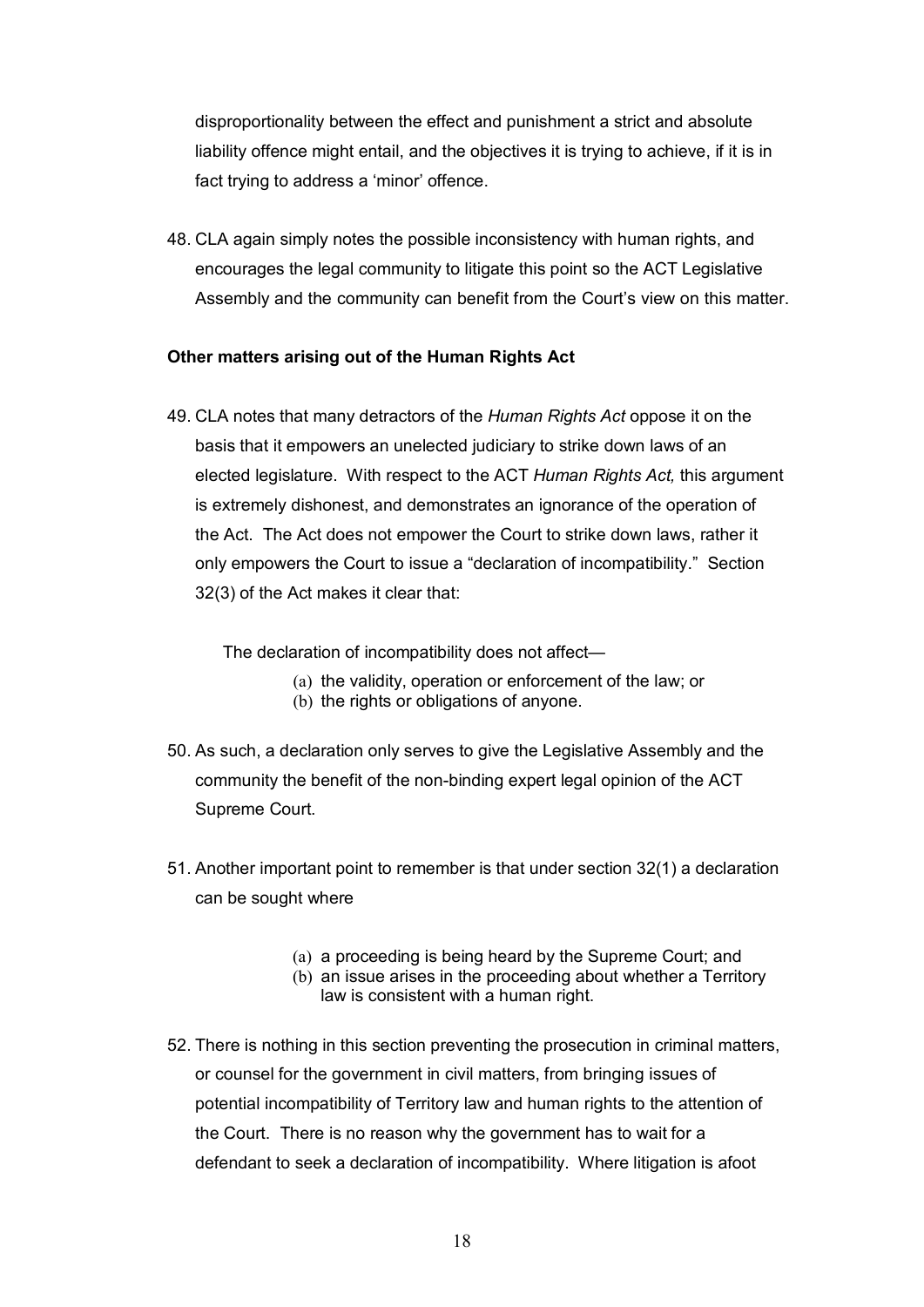concerning a strict or absolute liability offence, the government could essentially turn it into a 'test case.'

53. The Government is therefore positioned to bring some of the above questions to a head by highlighting potential inconsistencies with human rights and encouraging the Court to consider whether a declaration of incompatibility is needed.

> **RECOMMENDATION 10: Using the prism of section 32 of the** *Human Rights Act 2004* **(ACT), CLA encourages the Government , through the litigation that it is involved in, and the legal community at large, to encourage the ACT Supreme Court to consider whether strict and absolute liability offences infringe rights contained in the** *Human Rights Act*

### **Concluding remarks**

- 54. Strict and absolute liability offences exist and operate against a background of complex legal principles and public policy considerations. There can be no hard and fast criteria for determining when an offence, or an element of an offence, should impose strict or absolute liability. It will invariably be a balancing exercise, but CLA proposes the legislature should be mindful of the following general criteria and considerations:
	- · **Strict and absolute liability offences should be exceptional amongst offences enacted;**
	- · **Strict and absolute liability offences should not be enacted unless there is a pressing and compelling need, ie, it is not possible for the objectives the offence is trying to achieve to be achieved through an offence containing a fault element;**
	- · **Such offences are more justifiable when the penalty is relatively trivial. It should never involve imprisonment, and 50 penalty units should be a general maximum;**
	- · **Administrative efficiency, ie, making it easier for public servants to achieve policy and departmental objectives is a valid consideration, but only one consideration amongst many, and**